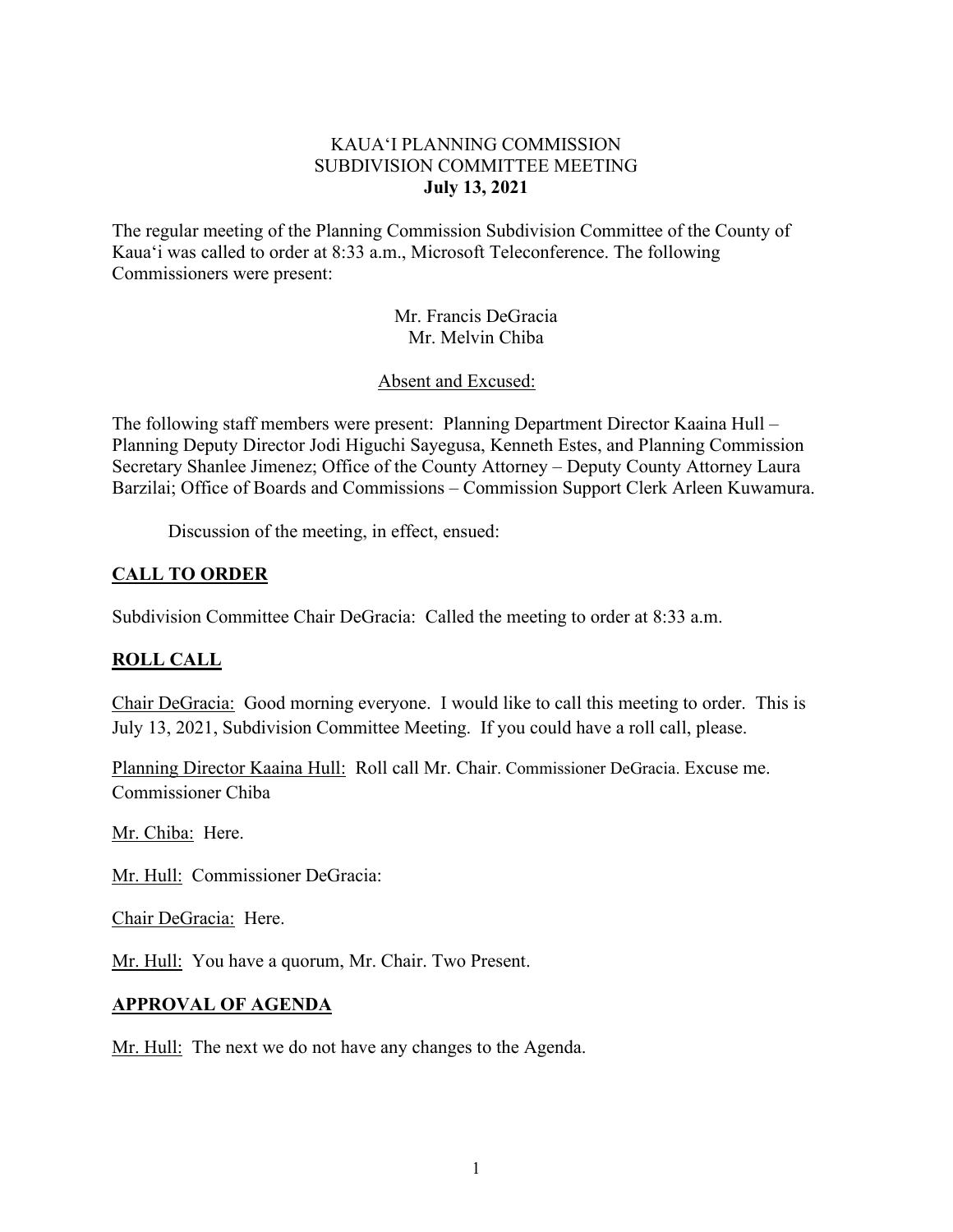# **MINUTES of the meeting(s) of the Subdivision Committee**

Mr. Hull: Next, up we do not have any Minutes of previous Meetings.

# **RECEIPT OF ITEMS FOR THE RECORD (None)**

Mr. Hull: There is no Receipt of Items for the Record.

## **HEARINGS AND PUBLIC COMMENT**

Mr. Hull: So next, is Hearings and Public Comment. The Planning Commission Subdivision Committee will accept any written testimony for any Agenda Item and hear oral testimony on any Agenda Item at his time. So this is not for the applicants, but for any members of the public that has called in to this meeting, if you would like to testify right now on any of the Agenda Item, please state your name for the record, please. Again, for any member of the public who has called in at this time, not an applicant, but any member of the public that would like to testify on any of the agenda items, please speak up and state your name at this time. Hearing none.

## **GENERAL BUSINESS MATTERS**

## **UNFINISHED BUSINESS (For Action)**

Mr. Hull: We will move on to Unfinished Business, there is no Unfinished Business.

### **NEW BUSINESS (For Action)**

Tentative Subdivision Map Approval

Subdivision Application No. S-2021-4 *Tower Kauai Lagoons 8, LLC.*  Proposed 2-lot Subdivision TMK: (4) 3-5-001:171 Kalapaki, Lihue, Kauai

Mr. Hull: Mr. Chair, I think we can move on to New Business. I.1, Tentative Subdivision Map approval for Subdivision Application No. S-2021-4 *Tower Kauai Lagoons 8, LLC.* Proposed 2-lot Subdivision TMK: (4) 3-5-001:171 Kalapaki, Lihue, Kauai. I will turn it over to Kenny for the Subdivision Report pertaining to this matter.

Staff Planner Kenneth Estes: Hi Commissioners. I will read the report for the record. The proposed development is involves a 2-lot subdivision within the County Resort District RR-10 and RR-20.

Mr. Estes read the Subdivision Report for the record (on file with the Planning Department).

Mr. Estes: In further evaluating the project. It will be subjected to the requirements that were imposed by the Planning Commission actions on August 11, 2009, involving SMA Use Permit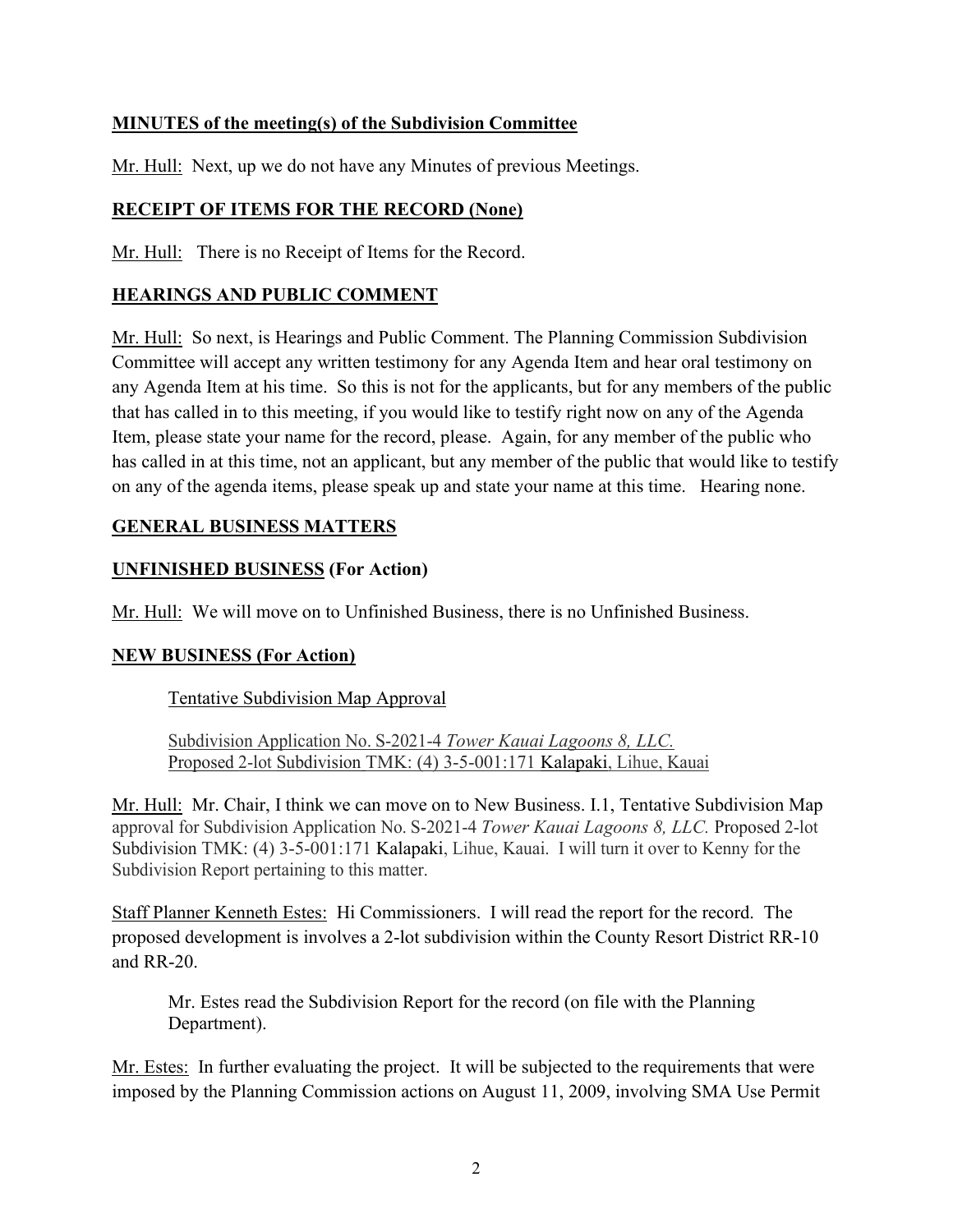SMA (U) - 2005-8, Project Development Use Permit U-2005-26, Use Permit U-2005-25, and Variance Permit V-2005-7 and Class IV Zoning Permit ZA-IV- 2005-(inaudible).

Chair DeGracia: Thank you, Kenny. Do we have any question for the Planning Department? I got one question. So this subdivision all previous entitlements and permitting carries over to parcel 8.a, correct.

Mr. Estes: Yes, correct.

Chair DeGracia: Thank you. I have no further questions, but at this time, if we could hear from the applicant or the applicant representative?

Mr. Gary Siracusa: Good morning. This is Gary Siracusa, the Director of construction for Tower Kauai Lagoons.

Ms. Rebecca Candilasa: Hi, good morning. This is Rebecca Candilasa, with Wilson Okamoto Cooperation, serving as the authorized agent for the applicant.

Mr. Chiba: Good morning.

Ms. Rebecca Candilasa: Good morning.

Chair DeGracia: I am sorry.

Mr. Gary Siracusa: I am sorry. There is a little delay on the audio. If you have any questions, we are certainly available to to entertain them. Your planner Kenneth has succinctly reported on the action of this application and what the request is.

Chair DeGracia: Thank you. Do we have any questions for the applicant?

Mr. Chiba: I do not have any.

Chair DeGracia: At thus time I do not have any questions as well. I will entertain a motion.

Mr. Chiba: Okay, this is Mel. I move to approve Tentative Subdivision Map approval for Subdivision application No. S-2021-4 along with previously approved terms and conditions.

Chair DeGracia: I will seconded. All in favor say, aye? Aye (Unanimous voice vote) Any Oppose? Motion Carried 2:0. Thank you very much.

Mr. Gary Siracusa: Thank you very much Commissioners and Planning Department Planning Director. We will be back at 9 o'clock.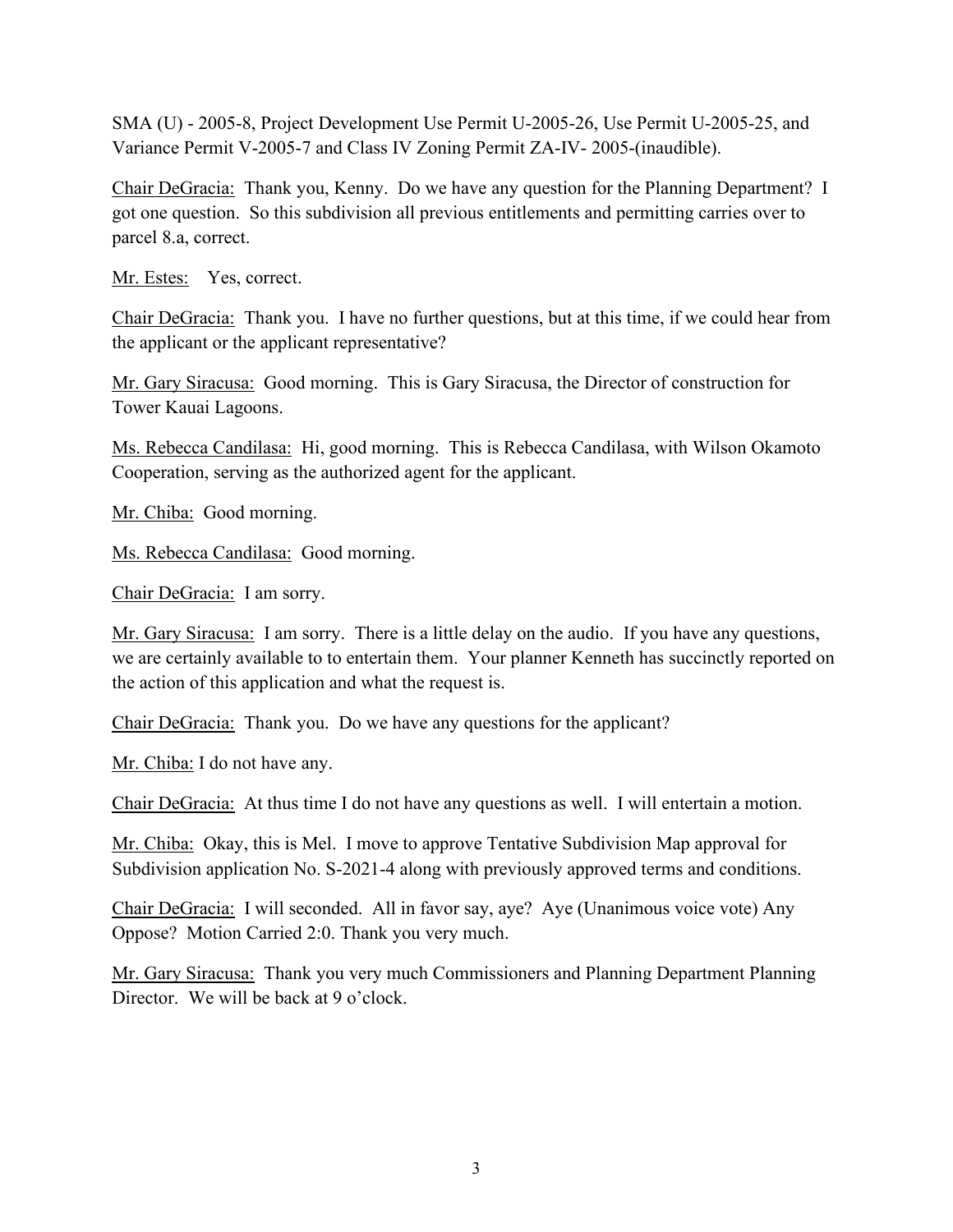Tentative Subdivision Extension Request

Subdivision Application No. S-2022-25 *Association of Apartment Owners of Kulana,* Hauiki Road Subdivision Proposed 3-lot Subdivision TMK: (4) 4-3-003: 027 Kapaa & Waipouli, Kawaihau, Kauai

Mr. Hull: Next on a couple of Tentative Subdivision, request Item I.2.a Subdivision Application No. S-2022-25 *Association of Apartment Owners of Kulana,* Hauiki Road Subdivision Proposed 3-lot Subdivision *TMK*: (4) 4-3-003: 027 Kapaa & Waipouli, Kawaihau, Kauai. I will turn it over to Kenny for the Subdivision Report.

Staff Planner Kenneth Estes: Good morning. I will summarize the report for the record. The proposed subdivision creates a roadway lot to accommodate roadway improvements through Hauiki Road and establishes two remnant Parcel as the result of the roadway lot.

Mr. Kenneth read the Subdivision Report for the record (on file with the Planning Department).

Mr. Kenneth Estes: It's recommended, that an extension until July 13, 2022, be granted to obtain final subdivision approval.

Chair Apisa: Chair, Chair. This is Donna Apisa as a Chair of the County Council. I just wanted to disclose that I…my company will be the listing agent for some of the lots that you in the adjoining Kulana Subdivision. So I will be recusing myself in the General Planning Commission Meeting from this, so I just wanted to make that disclosure now and I will repeat it again in the general committee meeting…in the Subdivision Commission meeting.

Chair DeGracia: Thank you, Chair Apisa, so noted. Do we have any questions for the Planner or Planning Department? Hearing none. At this time, if we can hear from the applicant or applicant's representative.

Deputy County Attorney Laura Barzilai: Ms. Loo, you are muted.

Mr. Brad Rockwell: I can step in for Laurel. Laurel, are you there Laurel? No, I cannot get you but I think all we are trying to say Chair DeGracia, and this is Brad Rockwell, and I am the President of the Association of Kulana Homeowners Association. We appreciate your continued support helping us to try to get this project finally completed. It has been sort of a grassroots effort with the homeowners pulling together to get this thing done. We do not have anything to add to the report and we are standing by for questions. Thank you.

Chair DeGracia: Do we have any questions? I do just have a comment and I really do appreciate the work the work moving forward for the last couple of years. I looks substantial so keep up your efforts and will will move into the next step. Thank you. Do you have any questions at all? Commissioner Chiba, no questions?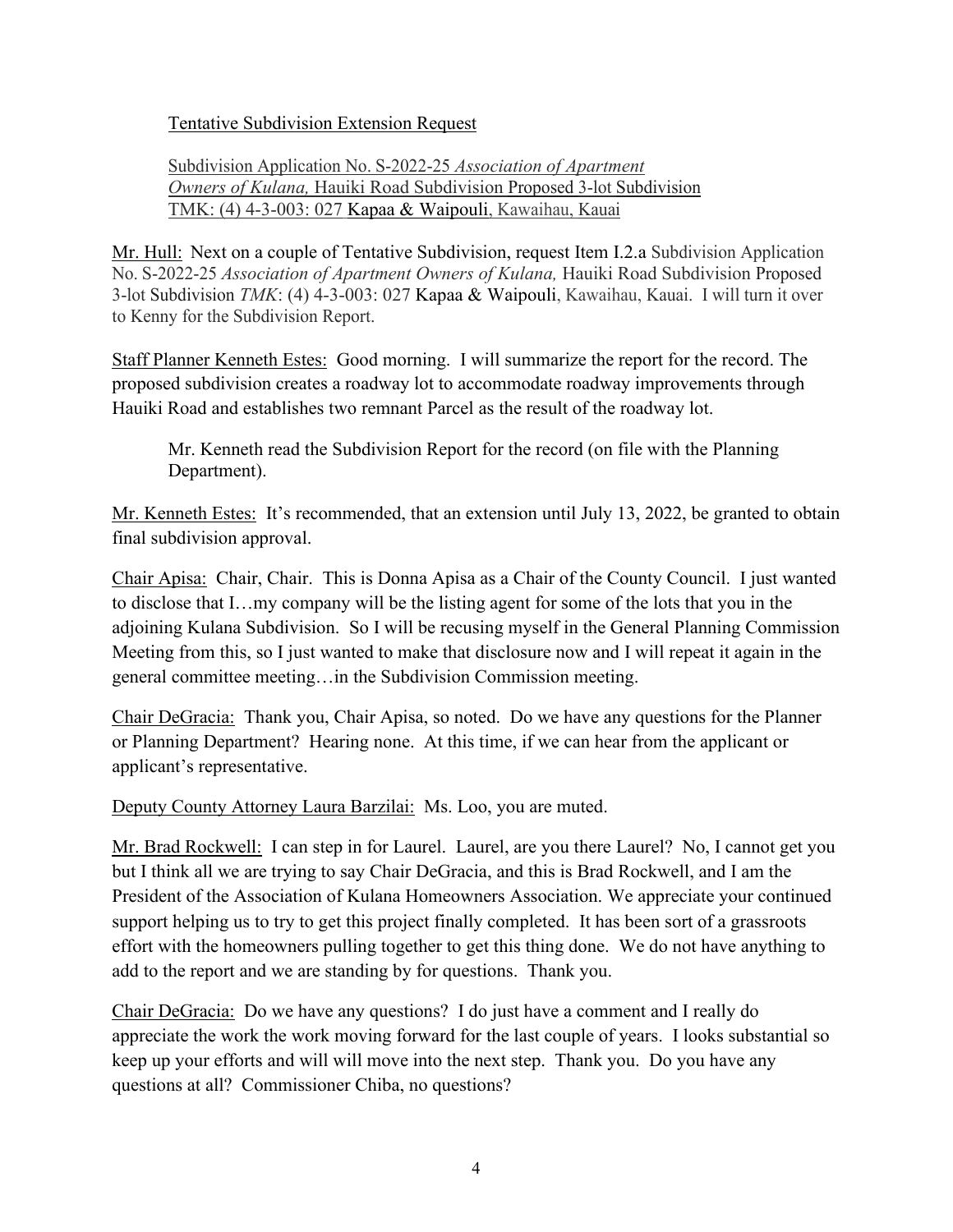Mr. Chiba: No questions.

Chair DeGracia: I move to approve Tentative Subdivision Extension Request Application No. S-2002-25 for the Association of Apartment Owners of Kulana with the recommendations of the Planning Department for an extension until July 13, 2022.

Mr. Chiba: I seconded.

Mr. Hull: Sorry to be a stickler Chair. Maybe Laura can correct me but, just crossing all the "T's" and dotting all the "I's" I think the motion has to come from another member not the Chair.

Chair DeGracia: Okay.

Ms. Barzilai: That is correct, Director. Excuse me here I am sorry but Mr. Chiba will have to move.

Mr. Hull: Sorry.

Chair DeGracia: Okay.

Mr. Chiba: Okay.

Ms. Barzilai: You can withdraw the motion and Commissioner Chiba can make the motion.

Chair DeGracia: All right, thank you. I would like to withdraw my motion.

Mr. Chiba: Okay, I would like to make a motion. I move to grant an extension until July 13, 2022 for Subdivision S-2002-25.

Chair DeGracia: Second. All in favor say, aye. Aye (Unanimous voice vote) Oppose? Hearing none opposed. Motion Carried 2:0. For the extension request. Thank you.

Subdivision Application No. S-2017-6 *Moloa'a Valley Homeowners,* Proposed 7-lot Subdivision TMK: (4) 4-9-011:013 Kawaihau, Kauai

Mr. Hull: Thank you, Chair. Moving on to 2.b, Subdivision Application No. S-2017-6. Applicant *Moloa'a Valley Homeowners,* Proposed 7-lot Subdivision TMK: (4) 4-9-011:013 located in Kawaihau, Kauai. We have a Subdivision Report today for this matter so I will turn back over to Kenny.

Mr. Estes: (Inaudible) I will read the report for the record. The proposed development involves 6-lot subdivision and one (1) roadway lot.

Mr. Estes a read the Subdivision Report for the record (on file with the Planning Department).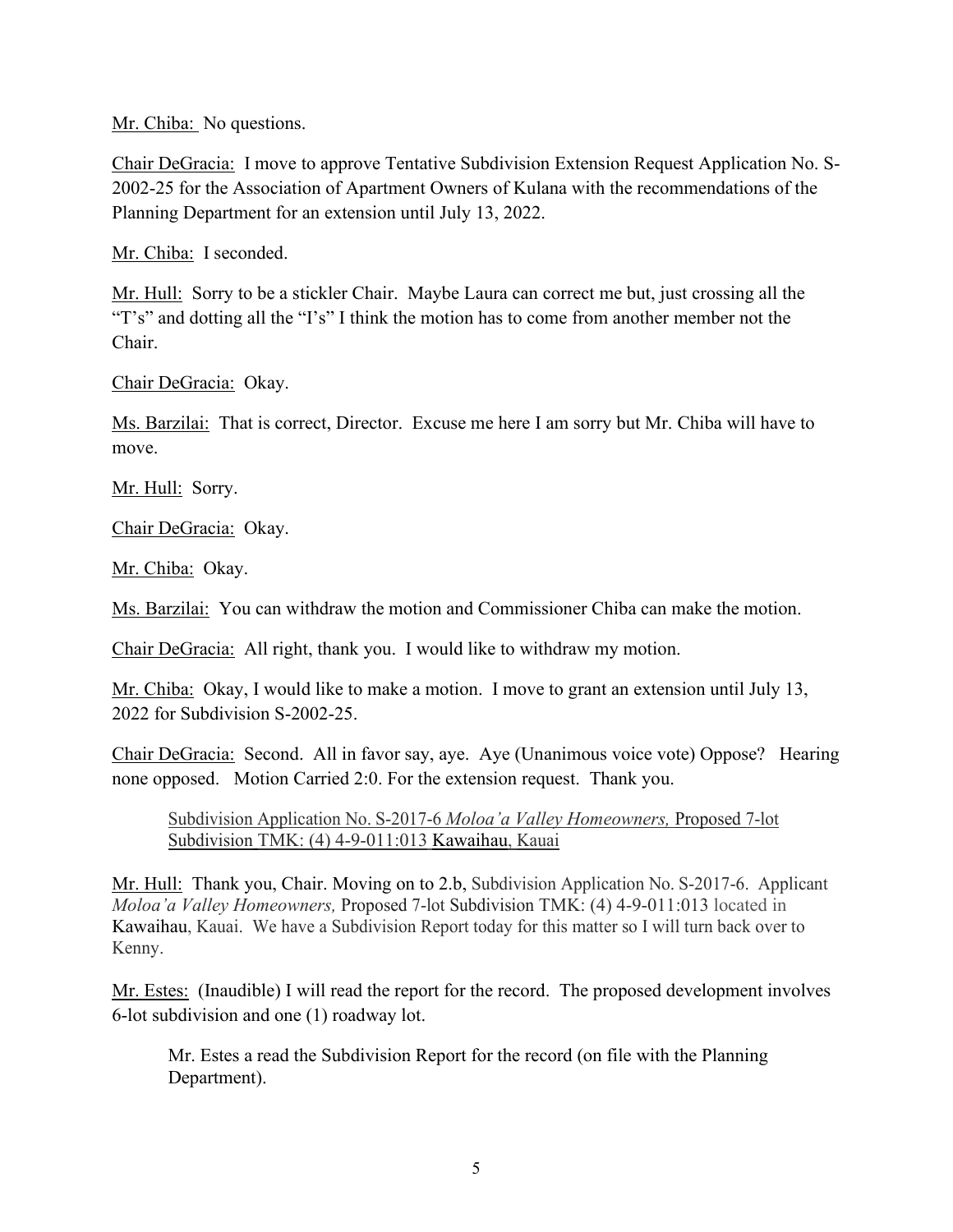Mr. Estes: It's recommended that an extension until May 9, 2022, be granted to obtain Final Subdivision Map Approval. It's also recommended that Condition 1.k of the tentative approval letter dated May 10, 2017, for the subject subdivision be (inaudible) to align with the current standards set forth in the Comprehensive Zoning Ordinance, Kauai County Code 1987, as amended. The remaining Conditions of the Tentative Approval is still applicable.

Chair DeGracia: Thank you, Kenny. Are there any questions for the planner or the Planning Department? Hearing none. Can we hear from the applicant at this time or the applicant's representative?

Mr. Patrick Childs: Patrick Childs here. Hi. As indicated in the report, we are awaiting the written description of the easements (inaudible) and the nature of the easements. Other than that, the draft CCNR's are prepared and will be submitted for review to the Planning Department and the Agriculture Subdivision Agreement has been prepared and drafted that for review by the Planning Department. And other than that, of course we are in agreement with the Staff Report and pretty much in agreement with the Engineering Report by our engineer Esaki.

Chair DeGracia: Thank you very much. Do we have any questions for the applicant? Hearing none. At this time, Commissioner Chiba I will entertain a motion.

Mr. Chiba: Okay. I move to grant an extension for Subdivision Application No. S-2017-6 until May 9, 2022, to obtain the Final Subdivision Approval.

Chair DeGracia: Seconded. All in favor say, aye? Aye. (Unanimous voice vote).

Ms. Barzilai: Excuse me. Chair. Laura County Attorney's Office. I believe you would have to entertain motion also Chair, regarding Condition 1.k.

Mr. Chiba: I have a motion on that too.

Ms. Barzilai: Thank you, Commissioner Chiba.

Mr. Chiba: Should I put it all in one motion or could I make a second motion?

Ms. Barzilai: Second motion is fine.

Mr. Chiba: Okay. So we approved the first one, right. Okay. I move to amend the Tentative Approval Letter dated May 10, 2017, by removing Condition 1.k to align with the current standards set forth in the Comprehensive Zoning Ordinance, Kauai County Code 1987.

Chair DeGracia: I will second. All in favor say, aye? Aye. (Unanimous voice vote). Opposed? Hearing none. Motion Carried 2:0.

Ms. Barzilai: Excuse me. Chair. I am not sure we had a vote on the extension. I apologize.

Chair DeGracia: Okay.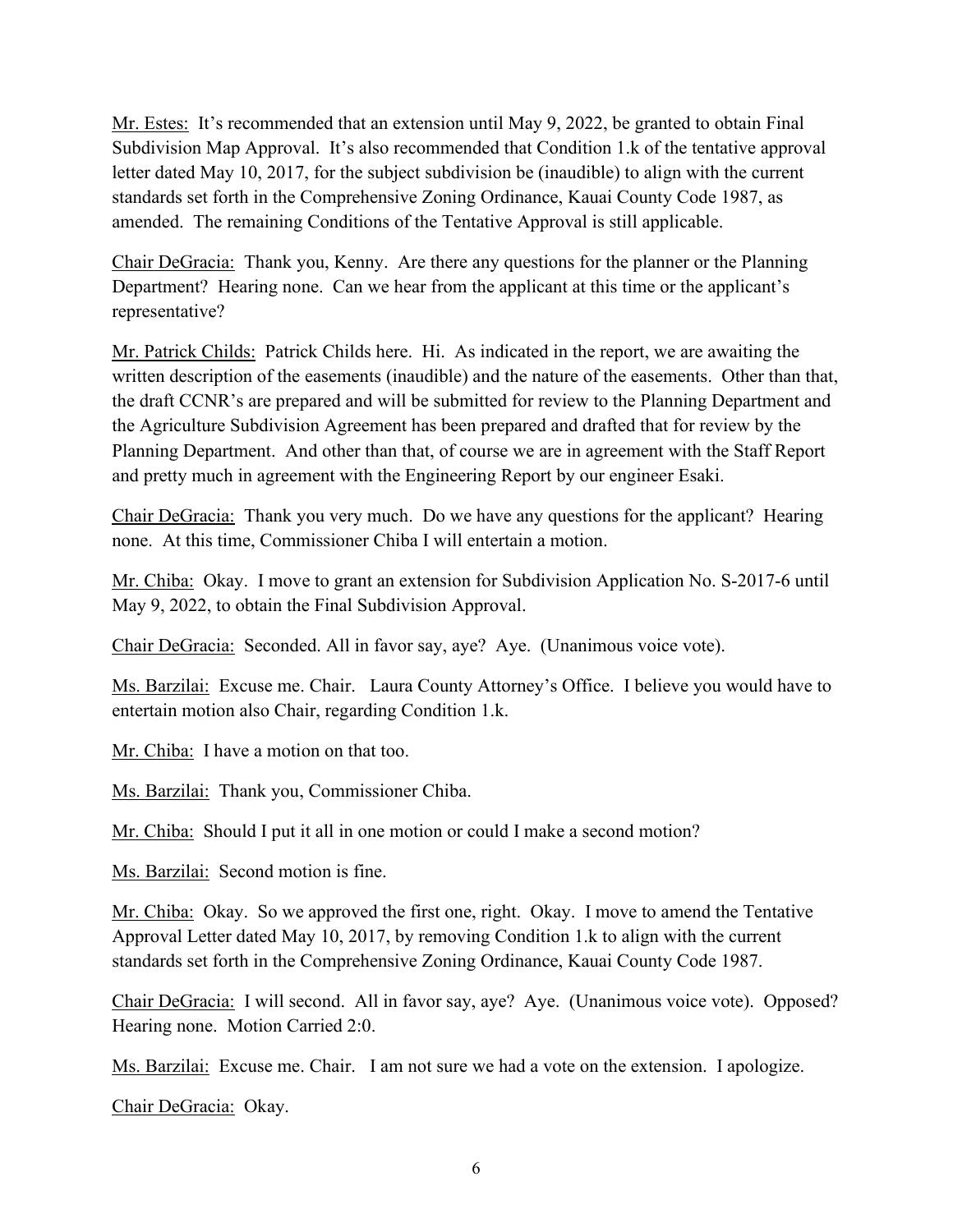Ms. Barzilai: You can restate the motion.

Mr. Chiba: Okay, yes. Let me read the motion again. I move to grant an extension for subdivision Application No. S-2017-6, until May 9, 2022, to obtain the Final Subdivision Approval.

Chair DeGracia: I will second. Motion is for the Extension of Subdivision Application for No. S-2017-6 for extension to May 9, 2022. All in favor say, aye? Aye. (Unanimous voice vote). Opposed? Hearing none. Motion Carried 2:0.

Mr. Childs: Thank you.

Chair DeGracia: Thank you.

Final Subdivision Map Approval

Subdivision Application No. S-2020-11 *Kukui'ula Development Co. (Hawaii) LLC.*  Kukui'ula Parcel CC West Subdivision, Phase 2 Proposed 14-lot Subdivision TMK: (4) 2- 6-019: 048 Koloa, Kona, Kauai

Mr. Hull: Moving on to the last agenda item, Agenda Item 3.a Final Subdivision Map Approval for Subdivision Application No. S-2020-11 *Kukui'ula Development Co. (Hawaii) LLC.* Kukui'ula Parcel CC West Subdivision, Phase 2 Proposed 14-lot Subdivision TMK: (4) 2-6-019: 048 Koloa, Kona, Kauai and I will turn it back to Kenny for the Subdivision Report.

Mr. Estes: I will read the report for the evaluation. The proposed development subdivides lot-15 of the Kukui'ula CC west Subdivision into a total of eleven residential lots, Two (2) remnant parcels, and one (1) roadway lot.

Mr. Estes a read the Subdivision Report for the record (on file with the Planning Department).

Mr. Estes: Therefore, the Planning Department is recommending Final Approval of this Subdivision.

Chair DeGracia: Thank you, Kenny. Are there any questions for the Planning Department planner? I have none.

Mr. Chiba: None.

Chair DeGracia: Is there anyone representing the applicant or the applicant's representative? At this time, would you like to add anything? Hearing none. I will entertain a motion.

Mr. Chiba: Okay, I move to approve subdivision Application No. S-20207-11.